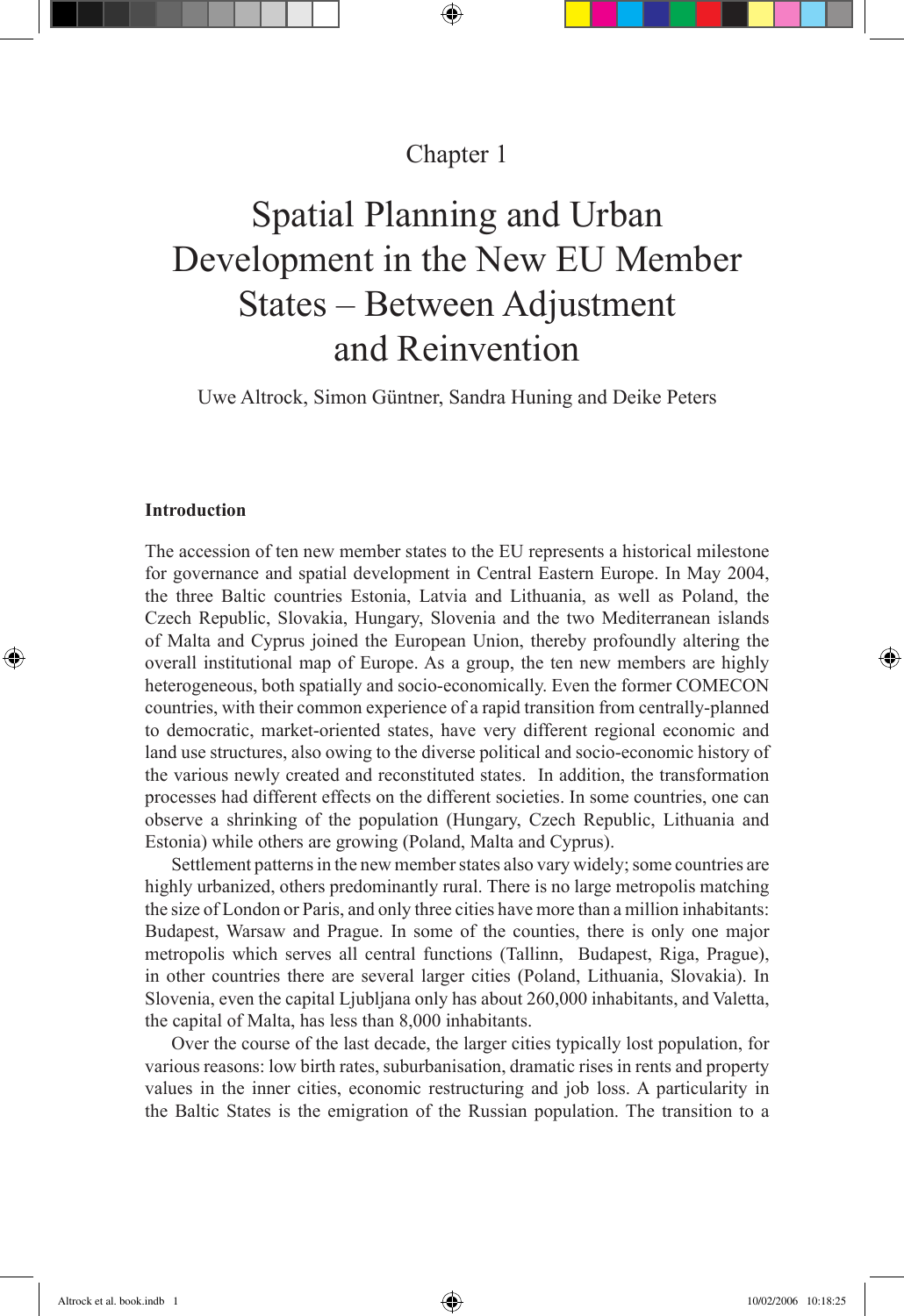market economy and a capitalist society remains the dominant theme in the cities: during socialist times, the cities were the centres of industrialisation. Today they are experiencing massive de-industrialization – a rapid structural chance which they have to master. Consumption and production patterns have been fundamentally rearranged. Western European and North American multinationals fight over future market shares in the region, strategically developing hypermarkets and other big box retail stores on greenfield sites along major access roads, thus increasingly fostering a culture of automobile dependent consumerism. The privatisation of the housing stock is a central planning problem in the cities, as are the transportation and environmental consequences of urban sprawl (see KPMG 2004a).

In some of the transition countries, the social and economic transformations also brought about radical readjustments in the national urban hierarchy and new challenges for regional development. Opposite the new challenges (like, for example, the need for developing future-oriented, comprehensive land use plans restricting the currently more or less uncontrolled urban sprawl at the edges of the major cities) one often finds an idealized conceptualisation of purely market-based instruments. At the same time, the political and planning systems have to account for far-reaching EU regulations and directives. In the new member states, urban issues are hardly addressed in a comprehensive manner at the national level (with Slovenia being a notable exception). Local governments often set their own agendas, but in a setting of chronically under-financed municipal budgets and fragmented administrative structures, the private sector has a significant influence over municipal decisionmaking. There are thus increasing calls for developing national urban policies in order to coordinate medium to long-term development (see KPMG 2004a). The larger cities in Central and Eastern Europe are also showing a significant interest in an urban policy framework provided by the EU.

The aim of this volume is to present a preliminary review of developments and planned interventions in the ten new member states since the beginning of the transition, seen in light of their recent accession to the EU. In order to present such a picture, one can take one of two possible perspectives. On one hand, one might focus on the social and economic transition as a starting point. This places socio-economic transformations and their effects on urban regions centre stage, and one would then have to look at how public administrations and local planning stakeholders deal with these processes and try to organize them spatially. Another possible point of entry is the planning system. Such a perspective would focus more on the question of how the set of involved actors and the new governance apparatus have changed in relation to previous governance arrangements. However, since those two perspectives are in fact complementary, it is precisely the point of intersection between these two approaches which lies at the heart of our volume. Further, it is necessary to contextualise this dual perspective on urban-regional transformation processes within the historical moment of EU accession in May 2004. Ever since the prospect of accession became real, particularly since the beginning of the accession negotiations in 1997, the process of Europeanisation – the adoption of the 'rules' of the European Union – has overshadowed the transition. Accession into the union of European states was always

⊕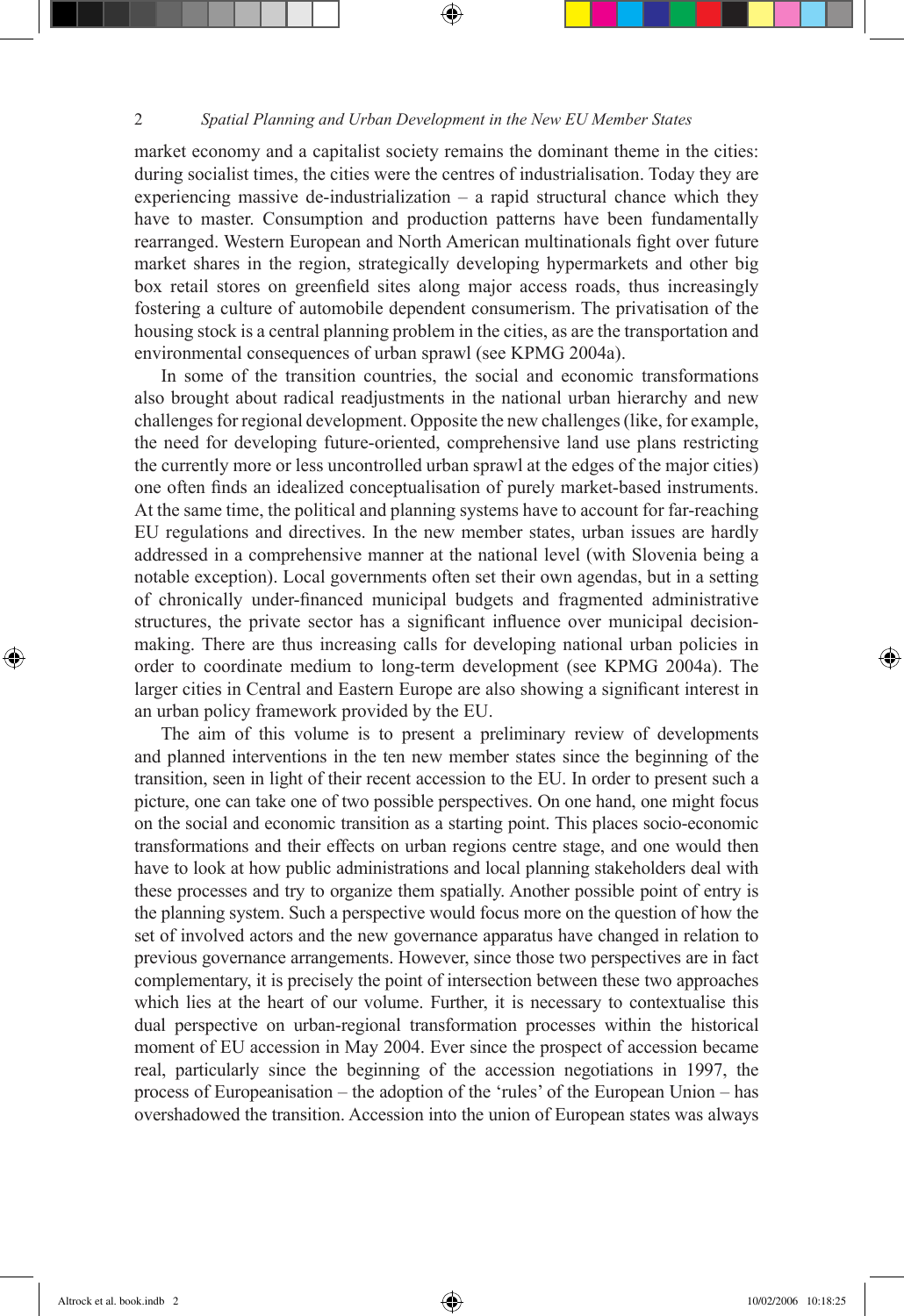linked not only to the establishment of a functioning market economy, but also to political conditionalities – constitutionality, democracy, protection of minorities – and the adoption of the European Union's vast *acquis communautaire.* This 'conditionality of Europeanisation' had ambivalent effects: the price of a successful rapid adoption of the rules was a slowdown or even rollback of decentralization processes in some advanced states, where executive forces were (re)invigorated. At the same time, some observers note a tendency towards a 'transposition without implementation,' i.e. a discrepancy between the formal adoption of EU rules and their actual realization (see e.g. Schimmelfennig 2004: 266).

In our discussions with the authors, we have particularly tried to address the question of concrete changes as a direct result of the accession. While it is still too early to provide a comprehensive answer to this question just one year after the fact, thus far, it seems apparent that the most crucial changes already took place in the preliminary stages. Day-to-day political and administrative operations in the respective states have been dominated by the prospect of accession and the adjustment to existing EU law due to the impending necessary future adoption of the entire *acquis communautaire*. The actual date of accession itself was therefore not a significant factor for ongoing spatial developments and the related planning interventions. It is only now that the accession is official that the EU's regional and environmental policy framework can provide the respective cities and regions with a welcome 'structure of possibility' in order to better manage the massive transformation, even though the pre-accession funds and instruments already played a key role in this regard (comp. European Commission 2004: 170ff).

Given the highly heterogeneous situation, it makes little sense to speak of 'one Eastern European (planning-)family' (Malta and Cyprus are exempt here anyway). Depending on the national context and the particular path of reform chosen, planning has a very different meaning in the various countries. Additionally, there are vast differences in the degree of fiscal and administrative decentralisation as well as in geographical size, meaning that the administrative and decision-making structures of the individual countries are often very hard to compare, especially since they are at the same time still undergoing constant modification within those countries. This is why we consider it more appropriate to emphasize the different paths of transformations rather than offer a premature typology. Pre-soviet legacies (such as resurrected traditions and historical (transport-)connections) are being considered as one factor among others here.

The complex interrelationship of enabling and disabling factors for the development of new planning systems – as well as the different size, position, economic base, and political tradition of the formerly socialist Central European countries – points to a significant differentiation of their political and planning future, even when the spatial challenges regarding the transition to a market economy did include a variety of similar features, such as the problem of restitution, the development of self-reliant local governments, the divestiture of the socialist production units (which also effectively ended the dominant influence of socialist industrial policy on settlement systems), the increasing spatial and social differentiation, the privatisation of the housing market etc.

⊕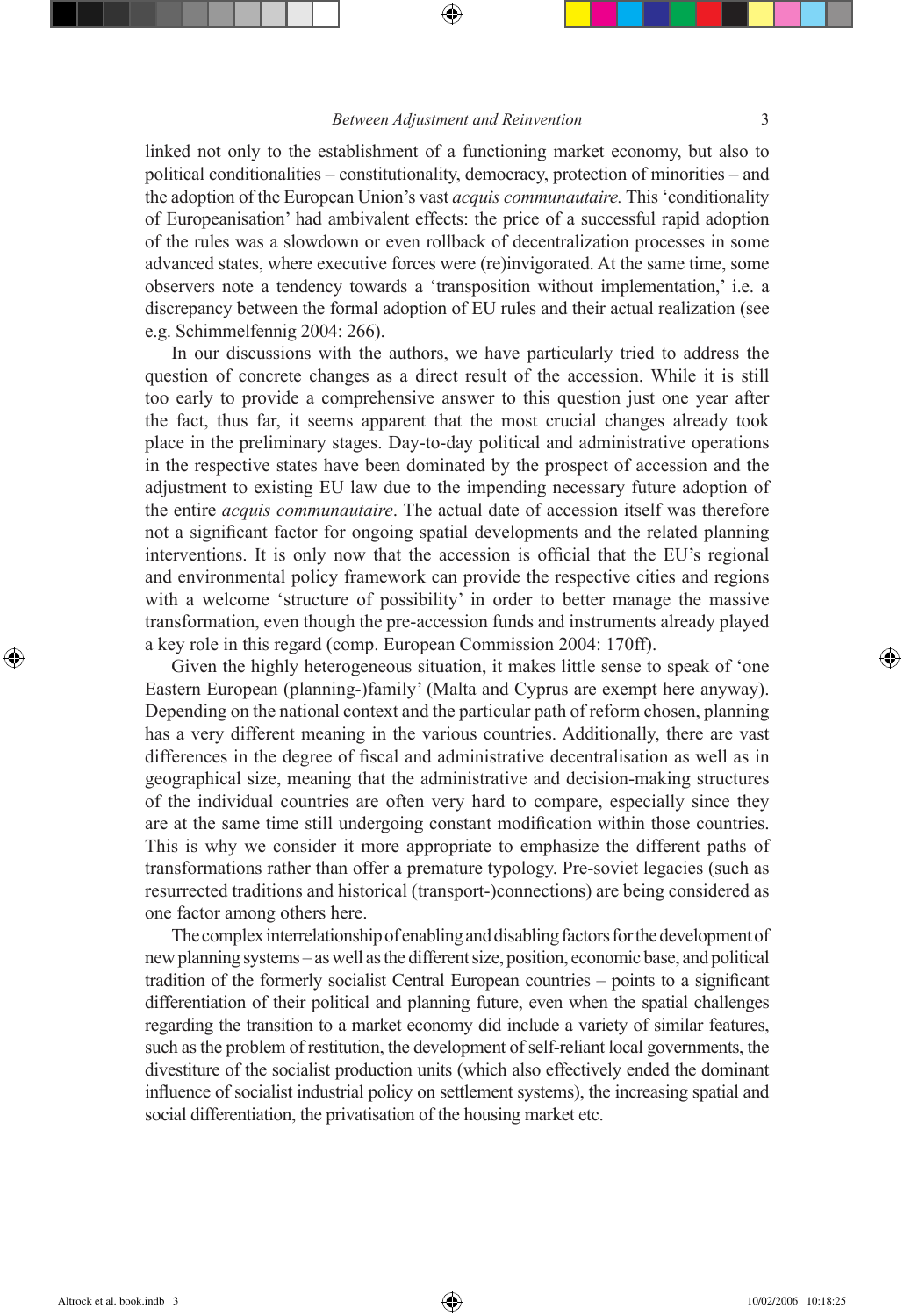|                       | 1995                 | 1999            | 2003                  |
|-----------------------|----------------------|-----------------|-----------------------|
| $EU-25$               | 446,808.1            | 450,677.5       | 454,552.3             |
| <b>EU-15</b>          | 371,605.4            | 375,719.5       | 380, 351. 4           |
| Euro zone             | 299,073.1            | 302,160.5       | 306,698.2             |
| <b>Austria</b>        | 7,943.5              | 7,982.5         | 8,067.3               |
| <b>Belgium</b>        | 10,130.6             | 10,213.8        | 10,355,8              |
| <b>Cyprus</b>         | 645.4                | 682.9           | 715.1                 |
| <b>Czech Republic</b> | 10,333.2             | 10,289.6        | 10,203.3              |
| <b>Denmark</b>        | 5,215.7              | 5,313.6         | 5,383.5               |
| <b>Estonia</b>        | 1,448.1              | 1,379.2         | 1,356                 |
| <b>Finland</b>        | 5,098.8              | 5,159.6         | 5,206.3               |
| <b>France</b>         | 57,752.5             | 58,496.6        | 59,630.1              |
| <b>Germany</b>        | 81,538.6             | 82,037          | 82,536.7              |
| Greece                | 10,595.1             | 10,861.4        | 11,018.4              |
| <b>Hungary</b>        | 10,336.7             | 10,253.4        | 10,142.4              |
| <b>Ireland</b>        | 3,597.6              | 3,734.9         | 3,963.6               |
| <b>Italy</b>          | 57,268.6             | 57,612.6        | $\overline{57,321.0}$ |
| Latvia                | 2,500.6              | 2,399.2         | 2,331.5               |
| Lithuania             | 3643                 | 3,536.4         | 3,462.6               |
| Luxemburg             | 405.7                | 427.4           | 448.3                 |
| <b>Malta</b>          | 369.5                | 378.5           | 397.3                 |
| <b>Netherlands</b>    | 15,424.1             | 15,760.2        | 16,192.6              |
| <b>Poland</b>         | 38,580.6             | 38,667          | 38,218.5              |
| Portugal              | 10,012.8             | 10,150.1        | 10,407.5              |
| <b>Slovakia</b>       | $\overline{5,356.2}$ | 5,393.4         | $\overline{5,379.2}$  |
| <b>Slovenia</b>       | 1,989.5              | 1,978.3         | 1,995                 |
| <b>Spain</b>          | 39,305.4             | 39,724.4        | 41,550.6              |
| <b>Sweden</b>         | 8,816.4              | 8,854.3         | 8,940.8               |
| <b>United Kingdom</b> | 58,500.2             | 59,391.1        | 59,328.9              |
| <b>Iceland</b>        | $\overline{267}$     | 275.7           | 288.5                 |
| Liechtenstein         | 30.6                 | $\overline{32}$ | 33.9                  |
| <b>Norway</b>         | 4,348.4              | 4,445.3         | 4,552.3               |
| Canada                | 29,437               | N/A             | N/A                   |
| <b>Japan</b>          | 125,570              | 126,056.8       | 127,273.8 (2004)      |
| <b>USA</b>            | 261,687              | 271,626         | 291,685.1 (2004)      |

**Table 1.1 The population of the EU member states in comparative perspective (in 1,000)**

 $\bigoplus$ 

*Source*: *Eurostat* 2005

 $\overline{4}$ 

 $\bigoplus$ 

 $\bigoplus$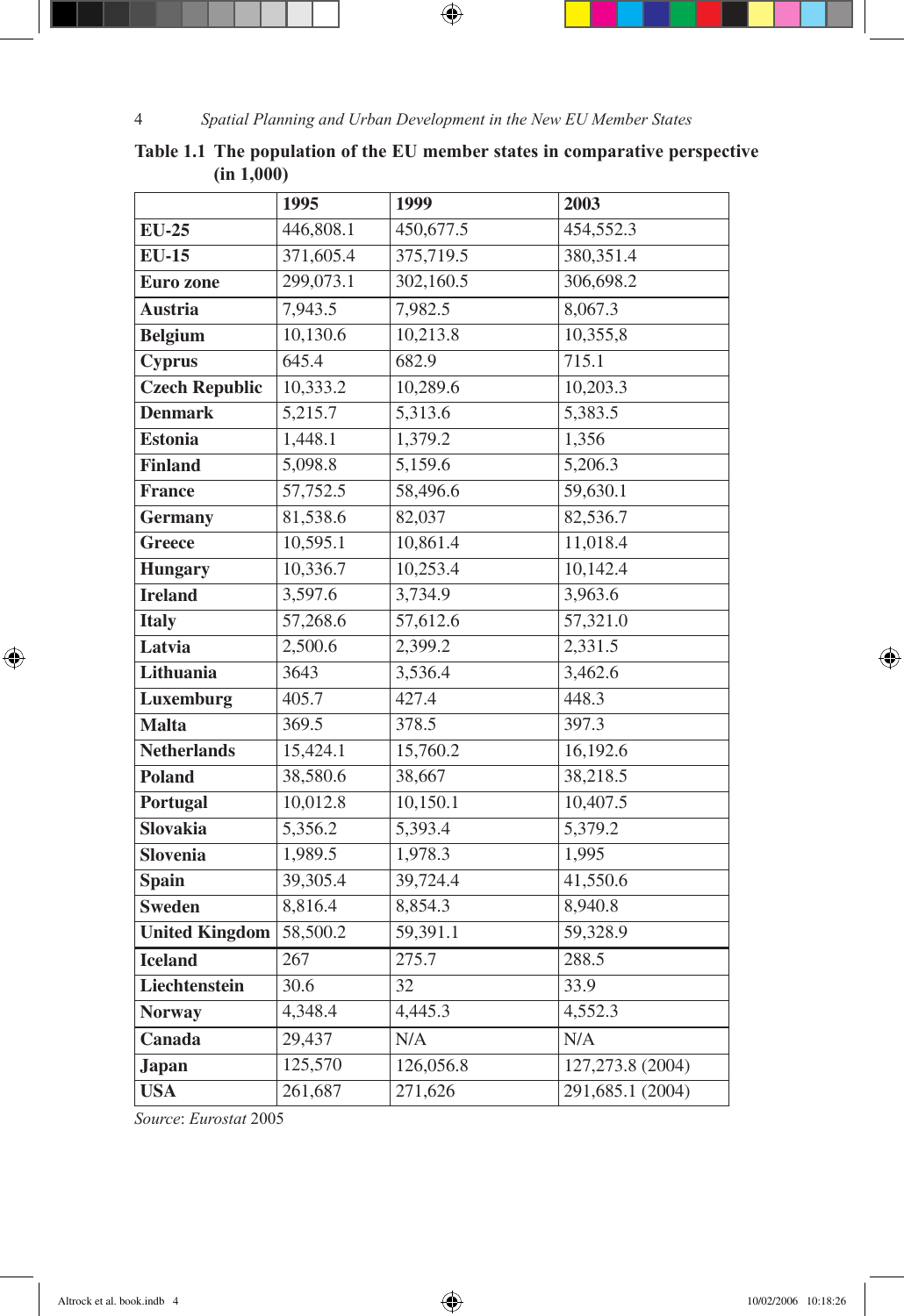So far, analyses of the planning systems in the formerly socialist countries primarily concentrated on Poland, Hungary and the Czech Republic (comp. Newman and Thornley 1996: 35–38, 69–71, but also the numerous special issues in academic journals on Central Eastern European countries.) These publications tended to generalize the reform experiences and paths in Central Eastern Europe. But, as the contributions in this volume show, the reality is much more complex, even if the basic insights regarding the difficulties of the political transition in the 1990s are generally confirmed by these accounts. And it was already obvious by the early 1990s that in the larger countries, and in Poland in particular, one would have to regionally differentiate between the 'transformation winners' in the Western part and the 'transformation losers' in the Eastern part.

Without targeted structural assistance programs, there is a danger that those countries with very dominant capitals located close to the old EU will experience an increasing division into a booming West and a poor East. This polarisation is being exacerbated by the additional contrast between urbanised and rural-agrarian lifestyles. Compared to the old EU, the new member states are still much more characterised by non-urban structures. The example of the Baltic states, however, shows that a geographically peripheral location within the European settlement area as a whole need not necessarily play a decisive role for the prospects for a successful transformation of the country as a whole.

#### **Outline of the Book**

⊕

In order to adequately deal with regionally- and country-specific dynamics, the following contributions were not devised as a comprehensive list of comparative country studies. Instead, we worked together with the authors in order to identify typical planning and development problems for each country and to then provide an in-depth coverage of the selected focus. So although every accession country is featured in at least one article (the exceptions being Poland and the Czech Republic which have two contributions each), some of the articles concentrate on individual cities while others instead describe the conversion to and the search for appropriate new planning systems at the regional, national and supranational level. Overall, the book is arranged into three main thematic blocks: Following this introduction, part one opens with three overview pieces that look at *spatial planning and urban development from an EU-wide perspective*. In part two, contributions on Slovenia, Lithuania, Poland, the Czech Republic, Slovakia, Hungary, and Cyprus place issues of *spatial development and sustainable development* at the centre of attention. In part three, case studies from Estonia (Tallinn), Latvia (Riga), Malta (Valetta), Poland (Warsaw), and the Czech Republic then take a closer look at various *special issues in urban planning*  such as housing, historic preservation, urban regeneration, commercial/retail development and brownfield reuse.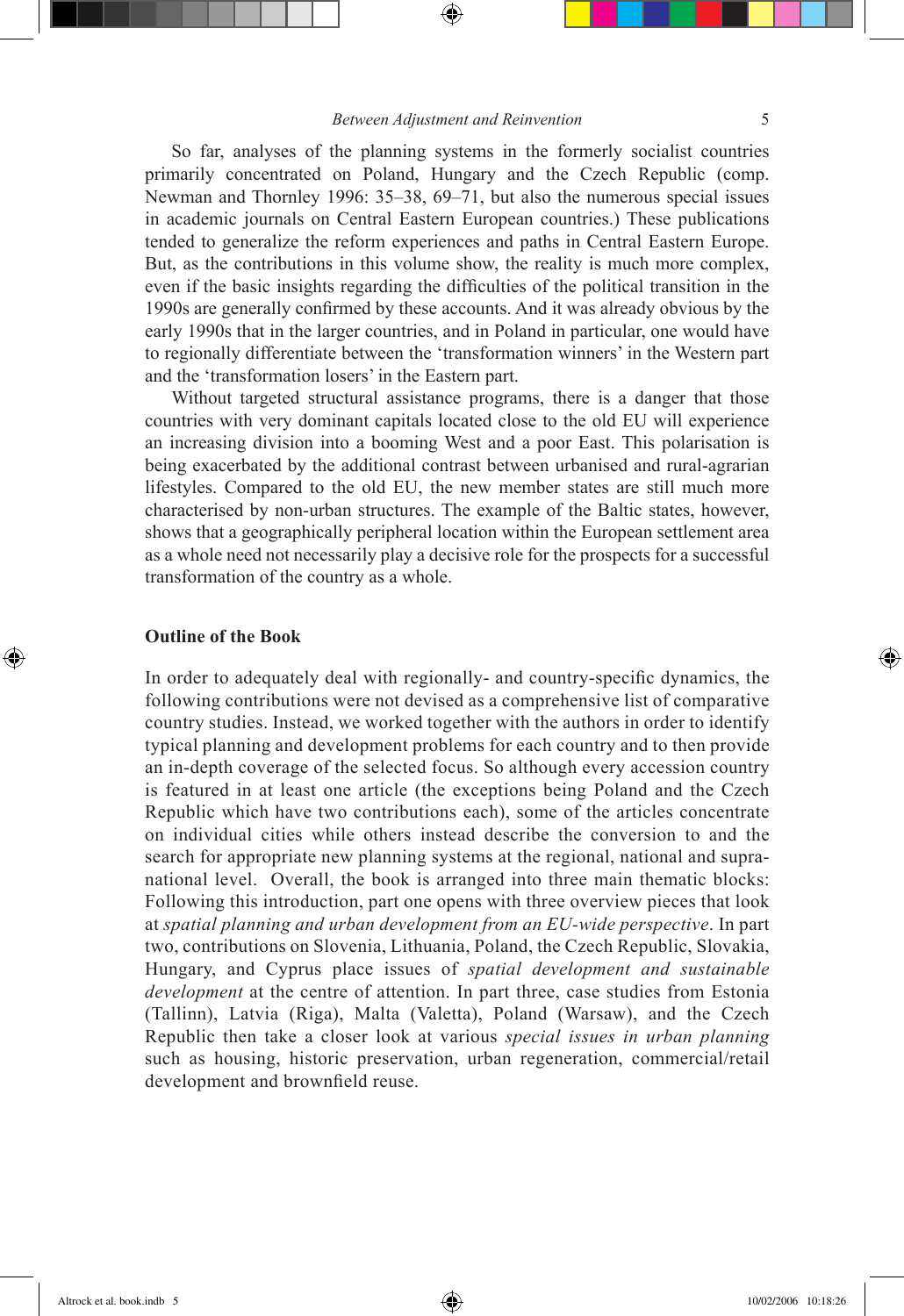6 *Spatial Planning and Urban Development in the New EU Member States East-West Perspectives on Spatial Planning and Urban Development in the Enlarged EU*

In his contribution on the future East-West agenda of Europe, Klaus Kunzmann outlines six issues of particular relevance to the situation in the new member states which will have to be addressed by politicians and policy makers: growing social and spatial polarisation, structural change and industrial development, agricultural divergence, insufficient transport infrastructure, natural heritage conservation and the brain drain of the qualified labour force. He also makes particular reference to the recent crisis of the EU brought about by the negative referenda in France and the Netherlands. In the remainder of his contribution, he then discusses the future role and a possible revised outline for the European Spatial Development Perspective.

Simin Davoudi identifies three key challenges for spatial planning in the EU accession states. She notes great regional disparities both within the states as well as between them due to their different starting points and developments since the end of the Soviet Regime 15 years ago. Her second point concerns the relationship between economic growth and environment protection as a major field of strategic spatial planning. Finally, she points to the nature and the quality of the institutional context in the emerging regional governance patterns as an important issue.

Susanne Frank sketches a 'short history of European urban politics'. She shows how, over the last two decades, the EU changed the nature of its political interventions, starting with a focus on the environment in the 1980s, followed by a focus on cohesion policies in the 1990s and, most recently, a promotion of 'competitive' cities or regions. The EU's vision of a 'European city' changed from the centre of European civilisation and democracy to the place where 'social market economy' is shaped. Whether, and in which form, urban issues will continue to play a significant role at the level of the EU in a context where cohesion and competition dominate political thinking remains an open question.

#### *Spatial Planning and Sustainable Development*

The main aim of the chapter by Kaliopa Dimitrovska Andrews is to give an overview of Slovenian planning and building practice, emphasising the impacts of globalisation and Europianisation processes. The article summarises the individual aspects of the connections between global trends and local urban problems, and attempts to define the role of the vision of sustainable spatial development in Slovenia in orienting local transformations, especially of urban areas. In the introduction, some general facts on Slovenia are presented, followed by a discussion on the influence of Europianisation on the spatial planning and urban policies in member states and consequently Slovenia. In the second part, a brief introduction of the planning system in Slovenia is given and national urban policies are presented. The third part includes an overview of development trends and urban problems at the local level and possible approaches for solving them. Slovenian sustainable development perspectives are discussed in the concluding part of the article.

⊕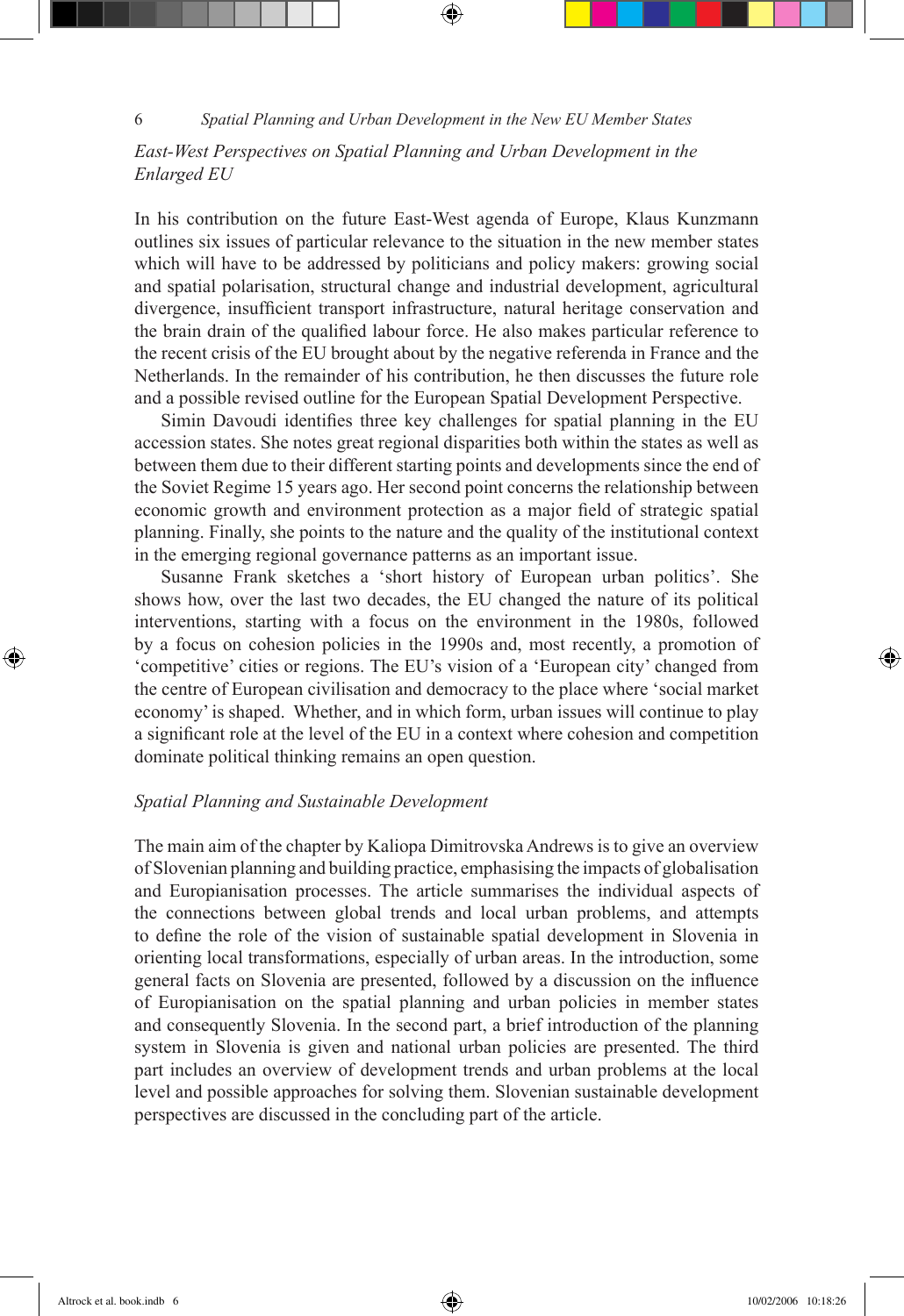Principles of regional development consolidated in the first Lithuanian territorial planning scheme described by Zigmas J. Daunora and Prančiskus Juškevičius had a marked influence on the sustainable evolution of the urban system in the intensive urbanization period. With a transition to market conditions, the polarisation in the quality of life in regions has been expanding fast. In the context of the strengthening economy, there is a need for a more precise determination of state regional policy and an escape from speculative ideas in addressing urban development towards concentration. This chapter addresses the need for the establishment of a legal basis for the regulation of city and regional planning and development.

Piotr Lorens discusses various factors influencing the current urbanization tendencies in Poland. Starting from remarks concerning the history of urban development, he brings together different factors shaping the Polish model of urbanization, like land ownership pattern, planning situation, administrative structure, and level of government involvement in the process. The article also describes the effects of introducing the free market without the proper preparation of the urbanization process by the municipalities. It also includes a few remarks on the emerging trends in urbanization – like urban regeneration and gentrification – as well as the development of new types of urban program.

The chapter by Luděk Sýkora presents an overview of the growth and decline of cities and changes in their internal urban spatial structure in the Czech Republic after 1989. Special attention is given to the most pressing urban problems, namely the formation of inner city brownfields, the decline of housing estates and the negative consequences of sprawl-like suburbanisation. The second part is devoted to the urban policies and planning at the city level and to a discussion of national government policies and programmes that influence urban change. In the Czech Republic, the responsibility for urban development rests primarily with city governments, which are in some instances supported from national government programs, such as housing and regional policies or support to FDI.

In his article on Slovakia, Jakob Hurrle focuses on various development strategies for rural Roma settlements in the eastern part of the country. As a marginalised minority, the Roma were historically subjected to varying policies of assimilation and segregation. Towards the final phase of socialism, attempts at assimilation were increasingly being replaced by a policy of state assistance resulting in reduced capacities and incentives for self-reliance among the Roma communities. Current initiatives on the part of the Slovak government, the EU and international organisations combine an activating social policy with physical upgrading of the settlements. The article concludes that these interventions have been mostly unable to do away with the ghetto-like character of the targeted settlements.

Zoltán Dövényi and Zoltán Kovács try to characterise the patterns of town and city development in Hungary. Above all, the chapter investigates new tendencies that have come up as a consequence of the transition process Hungary has gone through. The authors ask whether Hungarian towns and cities follow trends that have been present in Western European cities and if a tendency towards convergence can be observed. It seems interesting to note that they identify an expansion, transformation

 $\overline{7}$ 

⊕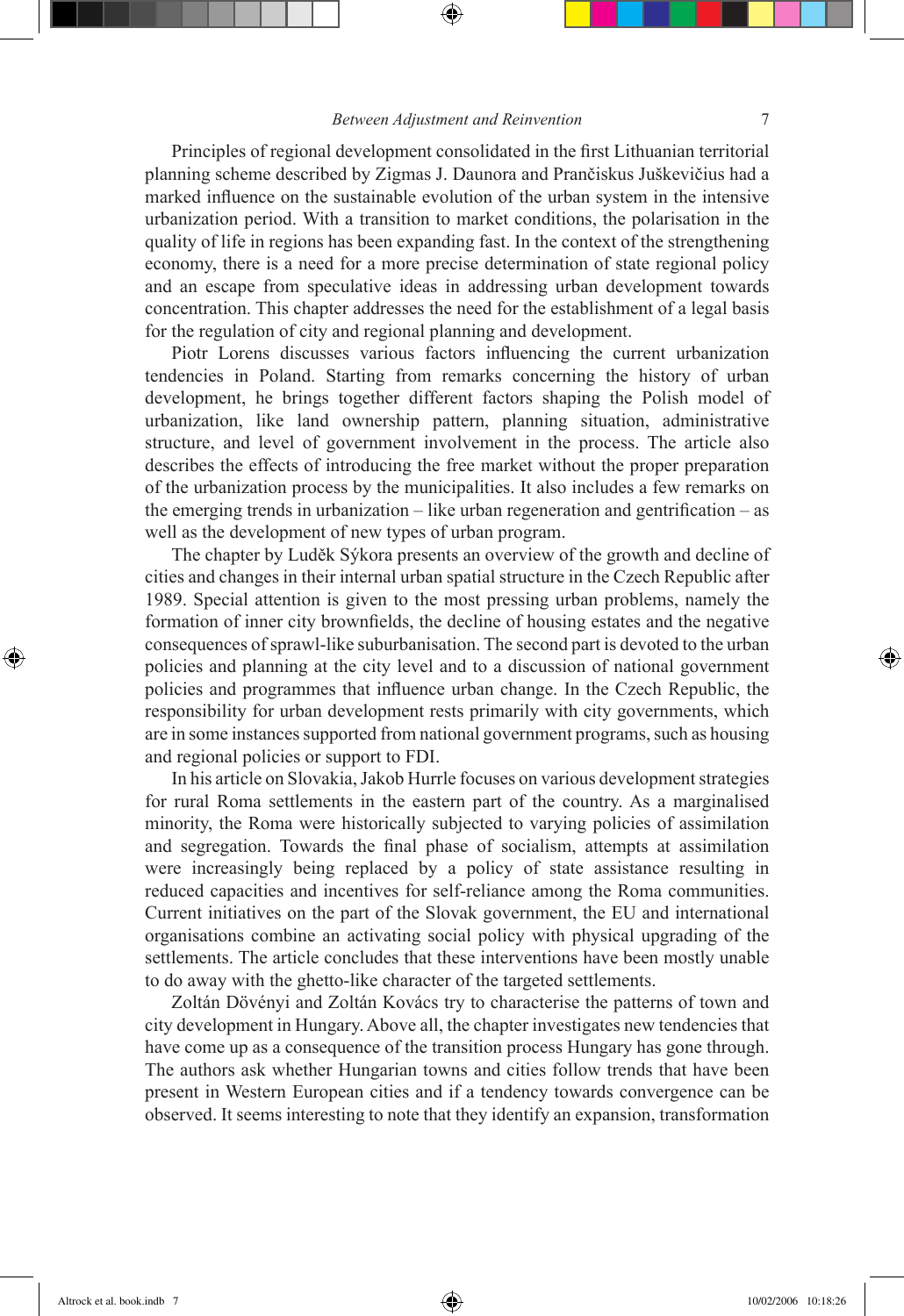and differentiation of the system of towns and cities that has its origin in strong political action at the level of the central state.

Richard Sharpley looks at the role of tourism in the economic development of Cyprus. While the island has witnessed an enormous economic boom due to its attractiveness for tourists (mainly from the UK), the negative consequences cannot be overlooked. The national economy depends so heavily on tourism that some sections of the coastline suffer from excessive development. Although the government has been trying to plan for more sustainable development and to integrate the hinterland, its policies are almost without effect. The author concludes by arguing that the future of the relatively expensive tourist destination is uncertain since the diversity of the island's tourist attractions is limited in comparison to other places.

## *Special Issues in Urban Planning*

Sampo Ruoppila analyses the housing situation and housing policies in Tallinn and the changing picture after the city became the capital of the newly independent Estonia. He describes the Estonian politics of privatisation and of restitution of formerly private apartment buildings. The accelerated residential mobility resulting from this development and from limited state intervention into the housing market have reestablished a diverse pattern of neighbourhoods for different incomes originating in pre-Soviet times and scattered throughout the city. These were complemented by newly-built luxury neighbourhoods in the periphery. The observed pattern may be typical for post-socialist cities, but the future must determine whether the renaissance of redistributive policies by the states and the cities will help limit residential segregation as they do in Tallinn after the turn of the century.

The situation in Riga city region is the focus of the chapter by Inara Marana. The new challenges for the capital of Latvia are a result of demographic, economic and social changes and the ongoing urban development since Latvian independence in 1991. The author describes the Latvian planning system and illustrates the situation with current examples of planning in Metro Riga and the historic core.

Conrad Thake presents examples of regeneration efforts in old Valletta, the capital of Malta. For centuries, the island that was conquered by various powers had to put a certain amount of resources into its defensive structures. Nowadays, the remaining fortifications are one important factor for an urban strategy that tries to revitalise abandoned historic buildings and use them for public and sometimes private purposes in a central heritage location that is only very slowly being repopulated. The results are nevertheless striking especially considering that Valletta is a place where strategic public interventions into the land-use pattern do not have a strong tradition.

Mareile Walter comes back to the case of Poland and focuses more closely on the relationship between city and suburban development in Warsaw. The capital of the largest accession country has become an important hub for international companies trying to penetrate the Eastern European markets, and has therefore witnessed an outright boom of investment. The reinvention of a city centre happened in a very particular environment

⊕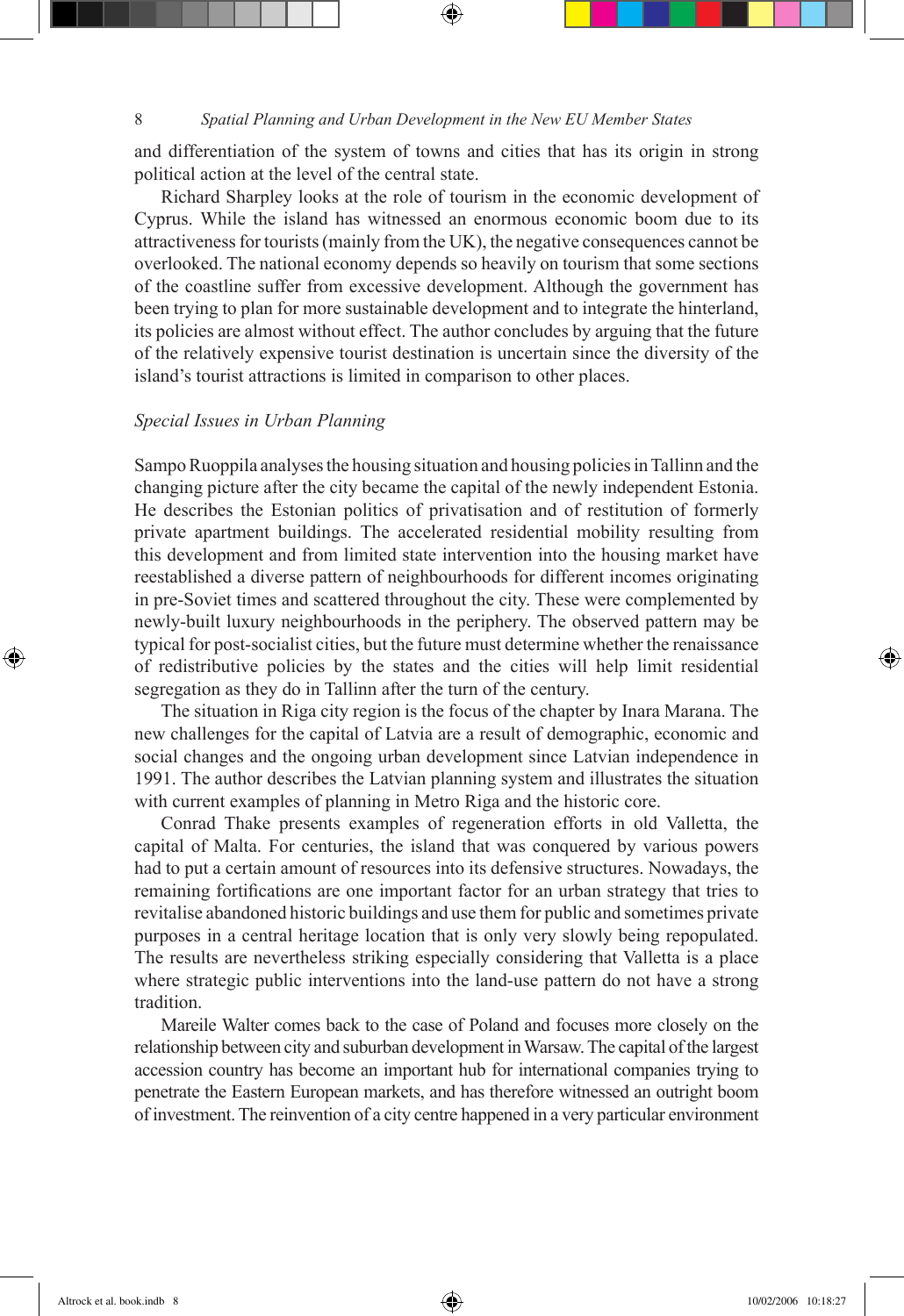characterised by the attempt of preserving the rebuilt old town but overcoming the legacy of Soviet influence embodied in the Stalinist high-rise cultural palace, whereas the suburban periphery is, as the one of other big Eastern European cities, being besieged by an armada of shopping centres built by Western European companies.

Finally, Yaakov Garb and Jiřina Jackson take another look at the Czech Republic and describe how urban planning issues surrounding the particular problem of brownfields play out in the Central European context. They reflect on the role of a non-profit advocacy organization in generating change. While the issue of brownfields is generally well recognized in Western Europe, the particular circumstances of Central Europe produced a unique nature and scale of brownfield problem. The interaction of the brownfield problem with EU accession is also discussed, including some suggestions for making EU funding and planning categories more capable of facilitating brownfield reuse.

#### **Conclusions: Towards Adaptation?**

With the chapters of this volume, we hope to provide deeper insights into the multiple challenges and trends that can be observed during an increasing Europeanisation of spatial planning and city development. Many of the contributions in this volume show how policy-makers in the accession states still waver between an outright refusal to revitalise the idea of spatial planning as a tool for better land use management and integrated development on the one hand, and an enforced adaptation to EU coordinating, planning and funding mechanisms on the other hand. The mostly negative experiences with centrally-planned economies – which can even be considered one impetus for the peaceful revolutions in the early 1990s – explain the rather liberal approach towards the transition launched after the end of socialism. The stiff wind of globalisation forcing the former socialist states to quickly adapt to a completely new picture further contributed to it: liberalism seemed to be the appropriate answer to the decline of state-controlled manufacturing giants. Cities and towns, having rid themselves from the often strangling party rule were eager to establish local self-governments and to improve their competitiveness. Unfortunately, lacking planning skills and too great a scepticism towards planning on the part of the newly-elected public officials then often led to uncoordinated private investment. At the same time, the decline of the manufacturing base left behind a huge stock of derelict sites. It is true that inward investment and the establishment of modern office complexes have created modern CBDs in some major cities and attractive historic cores have been revitalised by retailers and hotels. But particularly in the retail sector, it is difficult to compete with the rapidly developing suburban developments, especially since land acquisition and site preparation is still much easier and cheaper in greenfield locations. In this context, tools and incentives for the revitalisation of centrally-located brownfield sites are lacking in many places. The rapid transformation of the economic base has very clear and serious consequences for the future spatial structure of Central European cities and towns.

⊕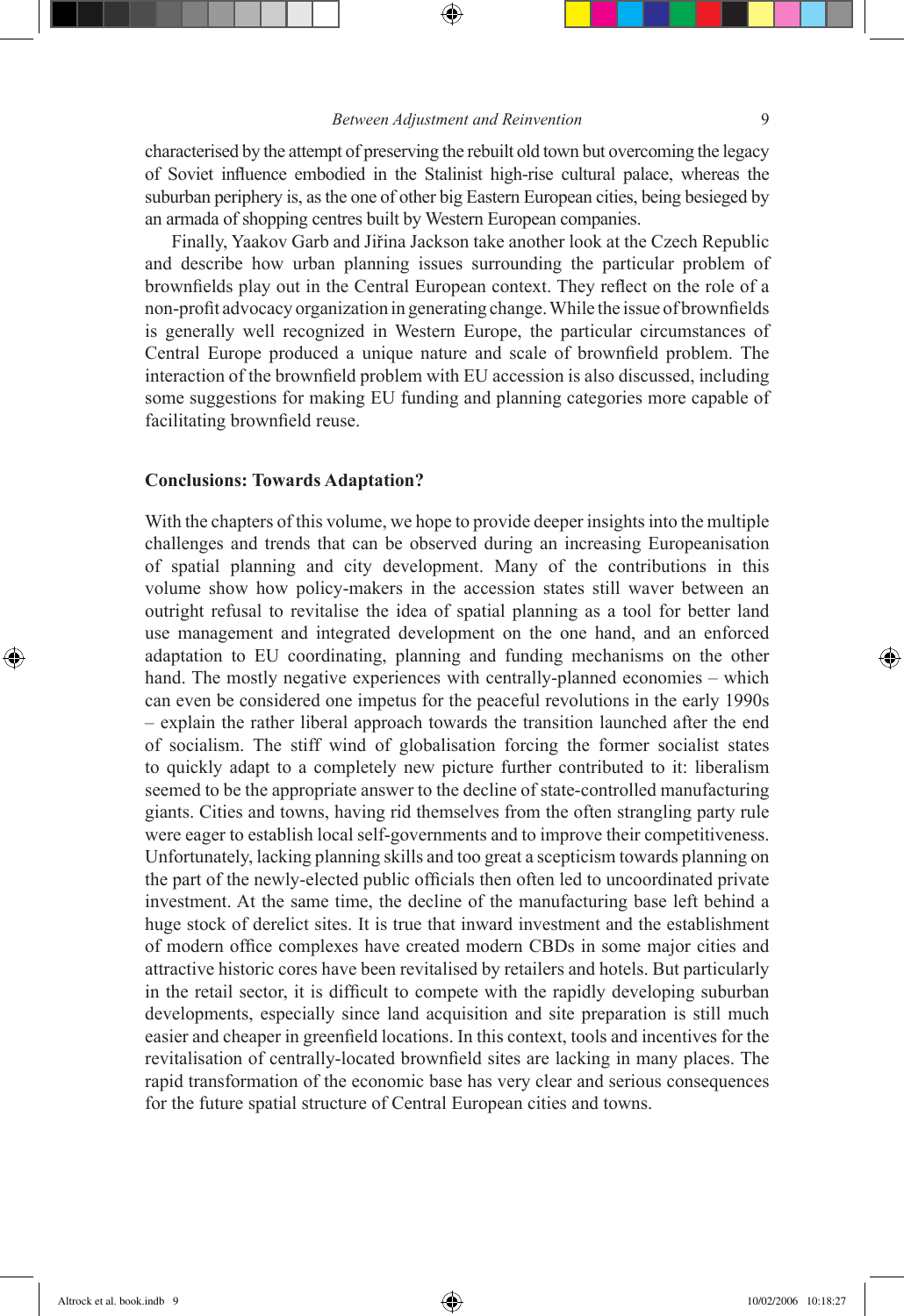In light of these socio-economic challenges, an integrative understanding of sustainability promoted by the EU calls for ecologically friendly development and social justice. Only a few states seem to go for plans that promote an integrated understanding of ecological sustainability, whereas issues of social justice and cohesion are gradually gaining importance as segregation and polarisation grows in Eastern European cities.

Facing these multiple challenges, the undue scepticism towards spatial planning and urban development strategies in the accession states in the early and mid-1990s obviously hindered a fresh and timely approach towards comprehensive land use management. Cities in the accession states were therefore quickly confronted with negative trends like suburban sprawl and the decay of inner-city brownfields. It was not before the end of the 1990s that the Central East European accession states gradually started to amend their planning laws so as to lay the foundation for new funding schemes and to prepare for EU structural policies. Although the states have made good progress, the funding of urban regeneration or regional planning in metro areas is still underdeveloped. Partnerships for the redevelopment of brownfield sites are still relatively difficult to build.

On the other hand, the EU accession process has initiated substantial adaptation mechanisms. In countries like Poland, the regions were adapted to better suit the EU terminology. In Slovenia, national planning seems to be able to integrate a wide array of policies into the overall goal of sustainable development. Policies against social polarisation are slowly being developed in cities like Tallinn.

Overall, the efforts to prepare for EU integration and to establish a new understanding of planning and development seem to have produced ambivalent results. Sustainability continues to be one of the central challenges for spatial and urban development, and it is one that needs to be addressed both at the national and the supra-national level. In an era of uncertain transition where even economic growth is at stake, it will remain of particular interest for planners and scholars to observe whether the increasingly liberal course of EU politics – which still talks about 'cohesion' and 'social justice' (but in fact increasingly focuses on strengthening already competitive areas rather than provide wide-spread structural assistance to weak ones) – will produce substantial progress in key urban issues like economic and spatial segregation, inner city revitalisation, limitation of sprawl, social cohesion and ecological modernisation.

#### **Further Reading**

*European Planning Systems and Policies in General.*

Bennett, R.J. (ed.) (1993), *Local Government in the New Europe*. London: Belhaven Press.

Elander, I., Gustafsson, M. (1993), 'The re-emergence of local self-government in Central Europe.' In: *European Journal of Political Research* 23.

⊕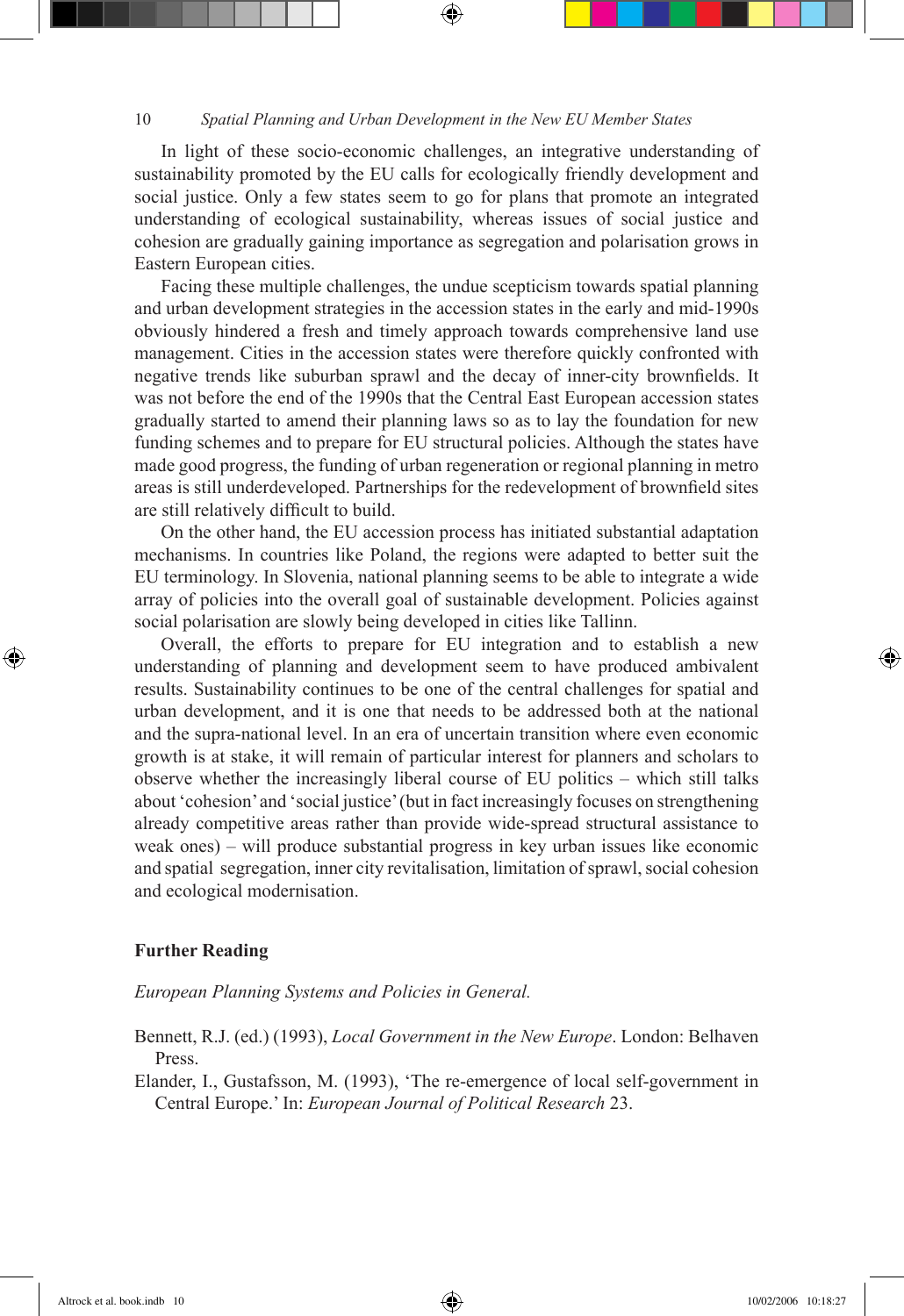- European Council of Town Planners (2001), 'Proceedings of the Symposium Spatial Planning in Accession Countries' & 'Implications of EU enlargement for spatial planning in Warsaw,' 18 May 2001.
- KPMG (2004a), *National Urban Policies in the European Union*, Amstelveen.
- KPMG (2004b), *Cities in the New EU Countries Position, Problems, Policies*, http://www.minbzk.nl/contents/pages/10238/citiessummary0110.pdf.
- Newman, P., Thornley, A. (1996), *Urban Planning in Europe: International Competition, National Systems and Planning Projects*. London: Routledge.
- Petrakos, G., Maier, G., Gorzelak G. (eds) (2000), *Integration and Transition in Europe: The Economic Geography of Interaction*. London: Routledge.
- Regulski, J., Kocan, W. (1994), 'From communism towards democracy: local government reform in Poland.' In: Bennett, R.J. (ed.), *Local Government and Market Decentralisation.* Tokio: United Nations University Press.
- 'The EU Compendium of European Planning Systems and Policies' (1996).

#### *EU Affairs, Regional Affairs*

- Albrechts, L., Moulaert, F., Roberts, P., Swyngedouw, E. (1998), *Regional Policy at the Crossroads: European Perspectives*. London: Jessica Kingsley Publishers.
- Bachtler, J., Downes, R., Gorzelak, G. (2000), *Transition: Cohesion and Regional Policy in Central and Eastern Europe.* Aldershot: Ashgate.
- Bachtler, J., Downes, R. (2000), 'The Spatial Coverage of Regional Policy in Central and Eastern Europe.' In: *European Urban and Regional Studies* 7: 2, pp. 159–174.
- Bachtler, J., Wishlade, F. (n.d.), 'Searching for Consensus: the Debate on Reforming EU Cohesion Policy.' University of Strathclyde: European Policies Research Paper 55, http://www.eprc.strath.ac.uk/eprc/PDF\_files/R55SearchingforConsensus.pdf.
- Bachtler, J., Downes, R. (1999), 'Regional Policy in the Transition countries: A Comparative Assessment,' European Briefing, *European Planning Studies* 7: 6.
- Balchin, P., Sykora, L., Bull, G. (1999), *Regional Policy and Planning in Europe*. London: Routledge.
- Gorzelak, G. (1999), *The Regional Dimension of Transformation in Central Europe.*  London. Routledge.
- Joeniemi, P. (ed.) (1997), *Neo-nationalism or Regionality: Restructuring of Political Space around the Baltic Rim*. Stockholm: NordRegio.
- Mannin, M. (ed.) (1999), *Pushing Back the Boundaries: The European Union and Central and Eastern Europe*. Manchester, Manchester University Press.
- Mayhew, A. (1999), *Recreating Europe: The European Union's Policy towards Central and Eastern Europe*. Cambridge, Cambridge University Press.
- Pavlínek, P. (2004), 'Regional Development Implications of Foreign Direct Investment in Central Europe.' In: *European Urban and Regional Studies* 11: 1, pp. 47–70.
- Schimmelfennig, F., Sedelmeier, U. (2005), *The Europeanization of Central and Eastern Europe*. New York: Cornell University Press.

⊕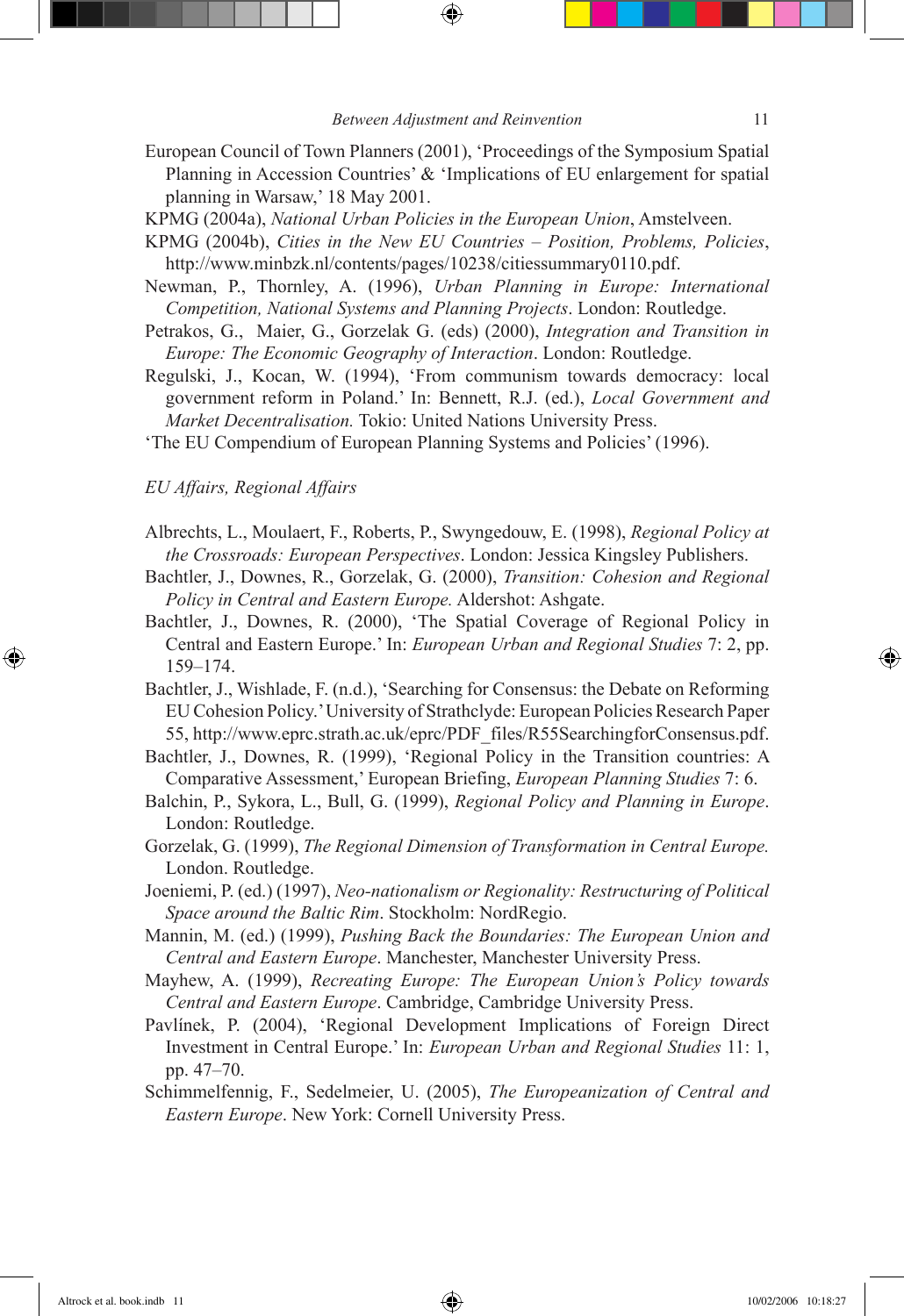- Sedelmeier, U., Wallace, H. (2000), 'Eastern Enlargement.' In: Wallace, H., Wallace, W. (ed.), *Policy-Making in the European Union*. Oxford, Oxford University Press.
- Turnock, D. (2002) 'Cross-border Cooperation: A Major Element in Regional Policy in East Central Europe.' In: *Scottish Geographical Journal*, 118: 1, pp. 19–40.
- Williams, R.H. (1996), *European Union Spatial Policy and Planning*. London: Paul Chapman Publishing.

#### *City Politics, Metropolitics, Housing Policy*

- Andrusz, G. (ed.) (1996), *Cities after socialism: urban and regional change and conflict in post-socialist societies*. Oxford: Blackwell.
- Clapham, D., Kintrea, K. (1996), 'The patterns of housing privatization in Eastern Europe.' In: Clapham, D., Hegedus, J., Kintrea, K., Tosics, J., (ed.), *Housing Privatization in Eastern Europe*. Westport, Connecticut, London: Greenwood Press, pp. 169–189.
- Fassmann, H., Lichtenberger, E. (1996), 'Transformation in East Central Europe real estate, housing and labour markets. Acta Facultatis Rerum Naturalium Universitatis Comenianae.' *Geographica* No. 37/1996, pp. 16–33.
- Kovacs, Z. (1998), 'Transformation of the housing markets in Budapest, Prague and Warsaw.' In: Kovacs, Z., Wiessner, R. (ed.), *Prozesse und Perspektiven der Stadtentwicklung in Ostmitteleuropa*. Münchener Geographische Hefte 76, Passau: L.I.S. Verlag, pp. 245–256.
- Rehnicer, R. (1998), 'New challenges for urban planning in Central and Eastern Europe.' In: Kovacs, Z., Wiessner, R. (ed.), *Prozesse und Perspektiven der Stadtentwicklung in Ostmitteleuropa*. Münchener Geographische Hefte 76, Passau: L.I.S. Verlag, pp. 63–71.

#### *Decentralisation, Administrative Reform*

- Bird, R., Ebel, R., Wallich, C. (1995), *Decentralization of the Socialist State*. Washington: World Bank.
- Horváth, T. M. (2000), *Decentralisation. Experiments and Reforms*. Budapest: Open Society Institute, Local Government and Public Service Reform Initiative.
- Peteri, G. (2002), *Mastering Decentralisation and Public Administration Reforms in Central and Eastern Europe*. Budapest: Open Society Institute
- Regulski, J. (2003), *Local Government Reform in Poland. An Insider's Story*. Budapest: Open Society Institute.
- Wetzel, Deborah (2001), *Decentralization in the Transition Economies: Challenges and the Road Ahead.* World Bank Study No. 25132.

⊕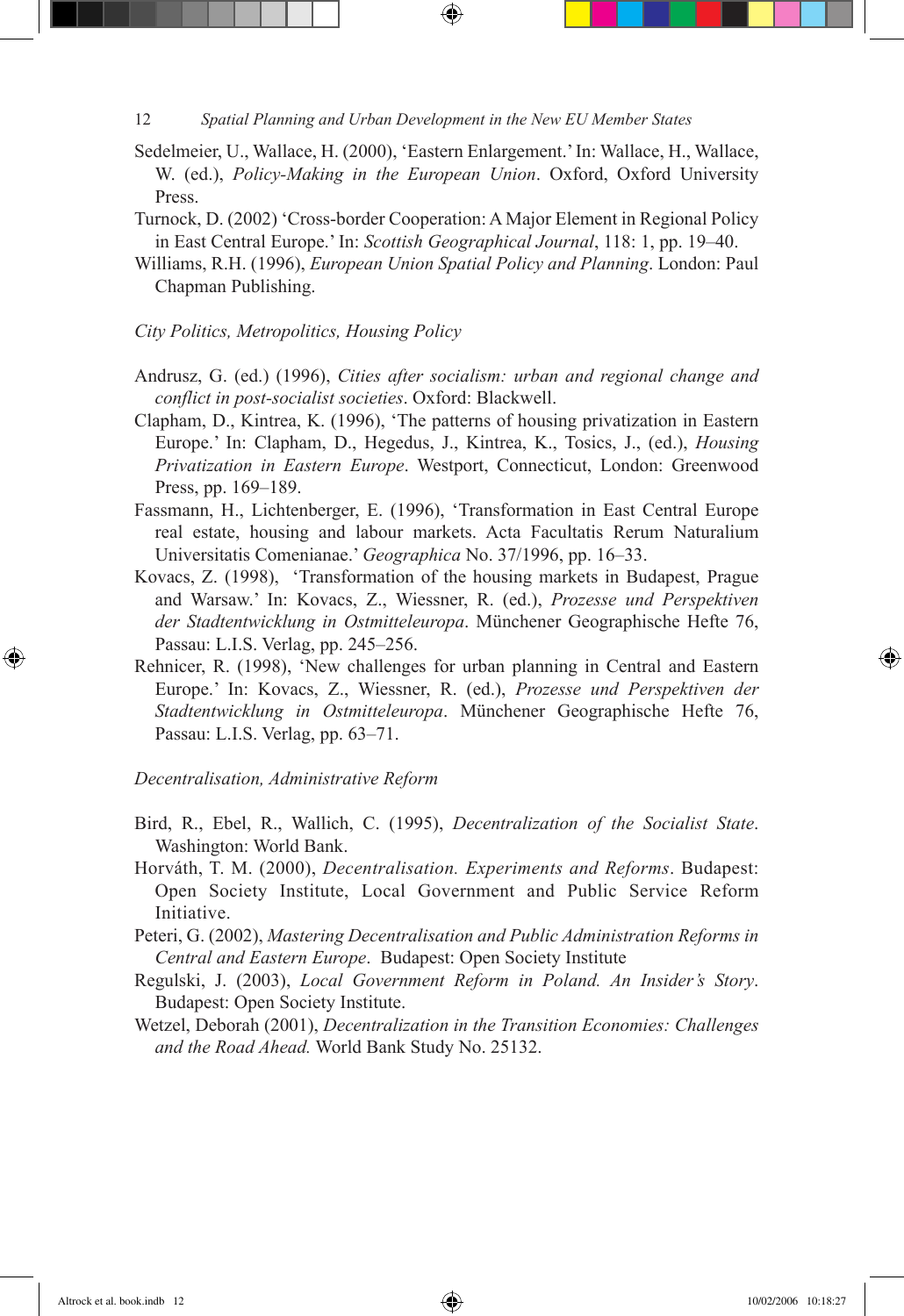#### *Baltic States*

ARL (ed.) (2001), *Regional Planning and Development around the Baltic Sea*. 2nd Planners´ Forum in Erkner/Berlin, 4–6 May 2000. BSR INTERREG II C project – The Baltic Manual: sharing expertise in spatial planning. Hannover: ARL.

Kuklinski, A. (ed.) (1995), *Baltic Europe in the Perspective of Global Change*. European Institute for Regional and Local Development, University of Warsaw, Europe 2010 Series, Volume 1, Warsaw, Oficyna Naukowa.

- Linkola, T. (1994), *Land reform and territorial planning in Latvia*. Helsinki: Assoc. of Finnish Local Authorities.
- Petkevicius, A. (2001), *Regional policy in Lithuania on the eve of EU structural funds.* Vilnius: Open Society Institute.
- Vanagas, J. (2002), 'Planning urban systems in Soviet times and in the era of transition: the case of Estonia, Latvia and Lithuania.' In: *Geographia Polonica*, 75: 2, pp. 75–100.

#### *Poland*

⊕

- Blazyca, G., Heffner, K., Helinska-Hughes, E. (2002), 'Poland Can Regional Policy Meet the Challenge of Regional Problems?' In: *European Urban and Regional Studies* 9: 3, pp. 263–276.
- Czarniawska-Joerges, B. (2002), *A city reframed: managing Warsaw in the 1990s.* Amsterdam: Harwood Academic.
- Czerny, M. (2002), 'Introduction: Uneven Urban and Regional Development in Poland.' In: *European Urban and Regional Studies* 9: 1, pp. 37–38.
- Czerny, M., Czerny, A. (2002), 'The Challenge of Spatial Reorganization in a Peripheral Polish Region.' *European Urban and Regional Studies* 9: 1, pp. 60– 72.
- Głebocki, B., Rogacki, H. (2002), 'Regions of Growth and Stagnation in Poland: Changes in Agriculture, Industry and International Markets.' *European Urban and Regional Studies* 9: 1, pp. 53–59.
- Hardy, J. (2004), 'Rebuilding Local Governance in Post-communist Economies: the Case of Wrocław, Poland.' In: *European Urban and Regional Studies* 11: 4, pp. 303–320.
- Lisowski, A., Wilk, W. (2002), 'The Changing Spatial Distribution of Services in Warsaw.' In: *European Urban and Regional Studies* 9: 1, pp. 81–89.
- Markowski (ed.) (2002), *Multipolar patterns of urban development: polish perspective*. Warschau: Komitet Przestrzennego Zagospodarowania Kraju PAN.
- Parysek, J. J., Wdowicka, M. (2002), 'Polish Socio-economic Transformation: Winners and Losers at the Local Level.' In: *European Urban and Regional Studies*  9: 1, pp. 73–80.
- Riley, R. (2002) 'Embeddedness and the Tourism Industry in the Polish Southern Uplands: Social Processes as an Explanatory Framework.' In: *European Urban and Regional Studies* 7: 3, pp. 195–210.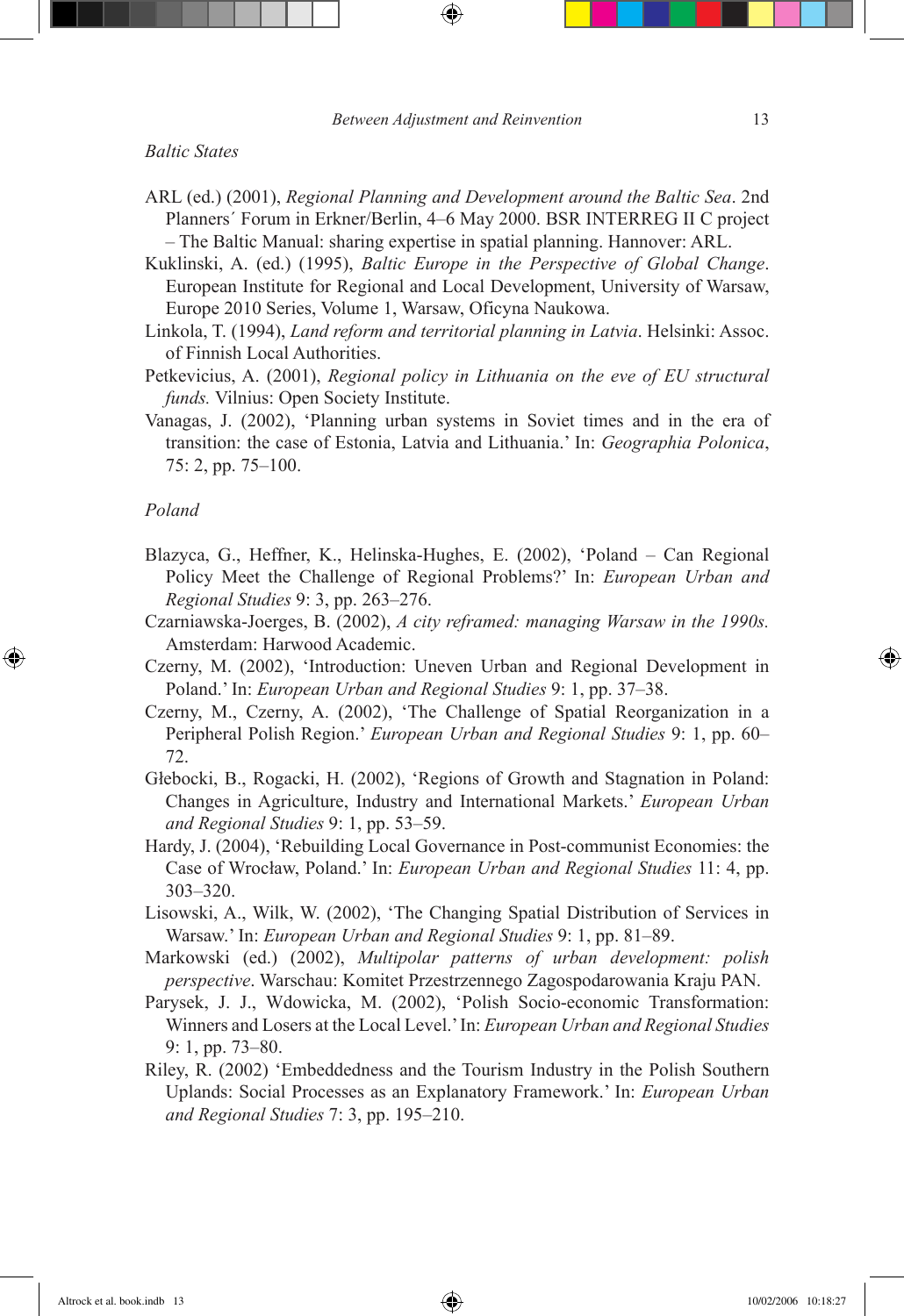- Stawarska, R. (1999), 'EU enlargement from the Polish perspective.' *Journal of European Public Policy* 6(5), pp. 822–838.
- Stenning, A. (2000), 'Placing (Post-)Socialism: The Making and Remaking of Nowa Huta, Poland.' In: *European Urban and Regional Studies* 7: 2, pp. 99–118.
- Szymánska, D., Matczak, A. (2002), 'Urbanization in Poland: Tendencies and Transformation.' In: *European Urban and Regional Studies* 9: 1, pp. 39–46.
- Weltrowska, J. (2002), 'Economic Change and Social Polarization in Poland.' In: *European Urban and Regional Studies* 9: 1, pp. 47–52.
- Wever, E. (ed.) (2003), *Recent urban and regional developments in Poland and the Netherlands.* Papers presented at the Dutch-Polish economic geography seminar in Utrecht, 12–16 November 2001. Utrecht: Koninklijk Nederlands Aardrijkskundig Genootschap.

#### *Czech Republic*

- Ministry of Economy (1996), *Housing in the Czech Republic. National Report for the United Nations Conference on Human Settlements – Habitat II*. Prague: Ministry of Economy of the Czech Republic – Housing Policy Department.
- Musil, J. (1992), 'Recent changes in the housing system and policy in Czechoslovakia: An institutional approach.' In Turner, B., Hegedus, J., Tosics, I. (ed.), *The Reform of Housing in Eastern Europe and the Soviet Union*, pp. 62–70. London: Routledge.
- Reiner, T.A., Strong, A.L. (1995), 'Formation of land and housing markets in the Czech Republic.' In: *Journal of the American Planning Association* 61: 2, pp. 200–209.
- Strong, A.L., Reiner, T.A., Szyrmer, J. (1996), *Transformations in Land and Housing: Bulgaria, The Czech Republic and Poland.* New York: St. Martin's Press.
- Sykora, L. (1996), 'The Czech Republic.' In: Balchin, P. (ed.), *Housing Policy in Europe*. London: Routledge, pp. 272–288.
- Sykora, L., Simonickova, I. (1996), 'The development of the commercial property market and its impact on urban development in the context of transition from a command to a market economy: the case of the Czech Republic and Prague.' *EMERGO – Journal of Transforming Economies and Societies* 3: 3, pp. 74–88.

#### *Slovakia*

⊕

Buček, M. (1999), 'Regional Disparities in Transition in the Slovak Republic.' In: *European Urban and Regional Studies* 6: 4, pp. 360–364.

#### *Slovenia*

Cerne, A. (1997), 'Regional development in the context of spatial planning in Slovenia.' In: Einzelhandelsentwicklung, pp. 97–127.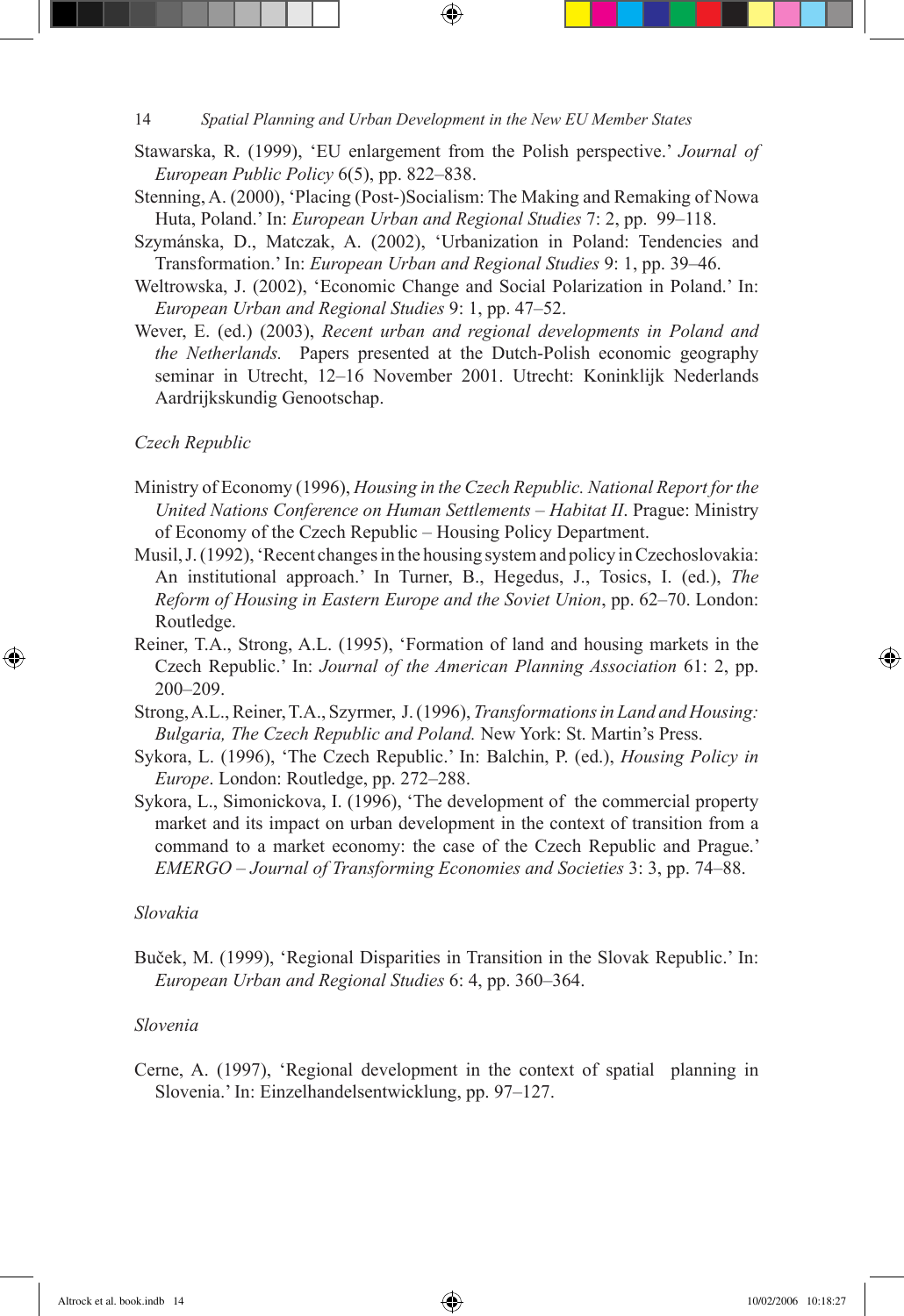*Hungary*

- Baukó, T., Gurzó, I. (2001), 'Dilemmas in Agricultural and Rural Development in Hungary: The EU Accession Partnership and the SAPARD Programme.' In: *European Urban and Regional Studies* 8: 4, pp. 361–369.
- Böröcz, J. (2000), 'The Fox and the Raven: The European Union and Hungary Negotiate the Margins of "Europe".' *Comparative Studies in Society and History*  42, pp. 847–875.
- Hajdú, Z. (1994), 'European challenges and Hungarian responses in regional policy.' *Proceedings of the International Conference 'European Challenges and Hungarian Responses in Regional Policy'*, Pécs, 4–6 November 1993. Pécs: Centre for Regional Studies, Hungarian Academy of Sciences.
- Horváth, G. (1999), 'Changing Hungarian Regional Policy and Accession to the European Union.' In: *European Urban and Regional Studies* 6: 2, pp. 166–177.
- Keresztély, K. (2002), *The role of the state in the urban development of Budapest*. Pécs Centre for Regional Studies of Hungarian Academy of Sciences.
- Kiss, E. (2004) 'Spatial Impacts of Post-socialist Industrial Transformation in the Major Hungarian Cities.' In: *European Urban and Regional Studies* 11: 1, pp. 81–87.
- Kiss, P. (2001), 'Industrial Mass Production and Regional Differentiation in Hungary.' In: *European Urban and Regional Studies* 8: 4, pp. 321–328.
- Locsmándi, G. (2001), *Urban planning and capital investment financing in Hungary.*  Budapest: Open Society Institute.
- Nagy, E. (2001), 'Winners and Losers in the Transformation of City Centre Retailing in East Central Europe.' In: *European Urban and Regional Studies* 8: 4, pp. 340–348.
- Nagy, G. (2001), 'Knowledge-based Development: Opportunities for Medium-sized Cities in Hungary.' In: *European Urban and Regional Studies* 8: 4, pp. 329–339.
- O'Relley, Z.E. (2001), 'From totalitarian central planning to a market economy: decentralization and privatization in Hungary.' In: *The Journal of Private Enterprise*, 17: 1, pp. 111–123.
- Timár, J. (2001), 'Introduction: Uneven Development in Hungary.' In: *European Urban and Regional Studies* 8: 4, pp. 319–320.
- Timár, J. (2004), 'What Convergence between what Geographies in Europe? A Hungarian Perspective.' In: *European Urban and Regional Studies* 11: 4, pp. 371–375.

Timár, J., Varadi, M. (2001), 'The Uneven Development of Suburbanization during Transition in Hungary.' In: *European Urban and Regional Studies* 8: 4, pp. 349–360.

Zetti, I. (2002), *La città post socialista: il caso di Budapest fra globalizzazione ed eredità passate.* Firenze: Alinea.

#### *Cyprus*

◈

Godfrey, K.B (1996) 'The evolution of tourism planning in Cyprus: will recent changes prove sustainable?' In: *The Cyprus review*, 8: 1, pp. 111–133.